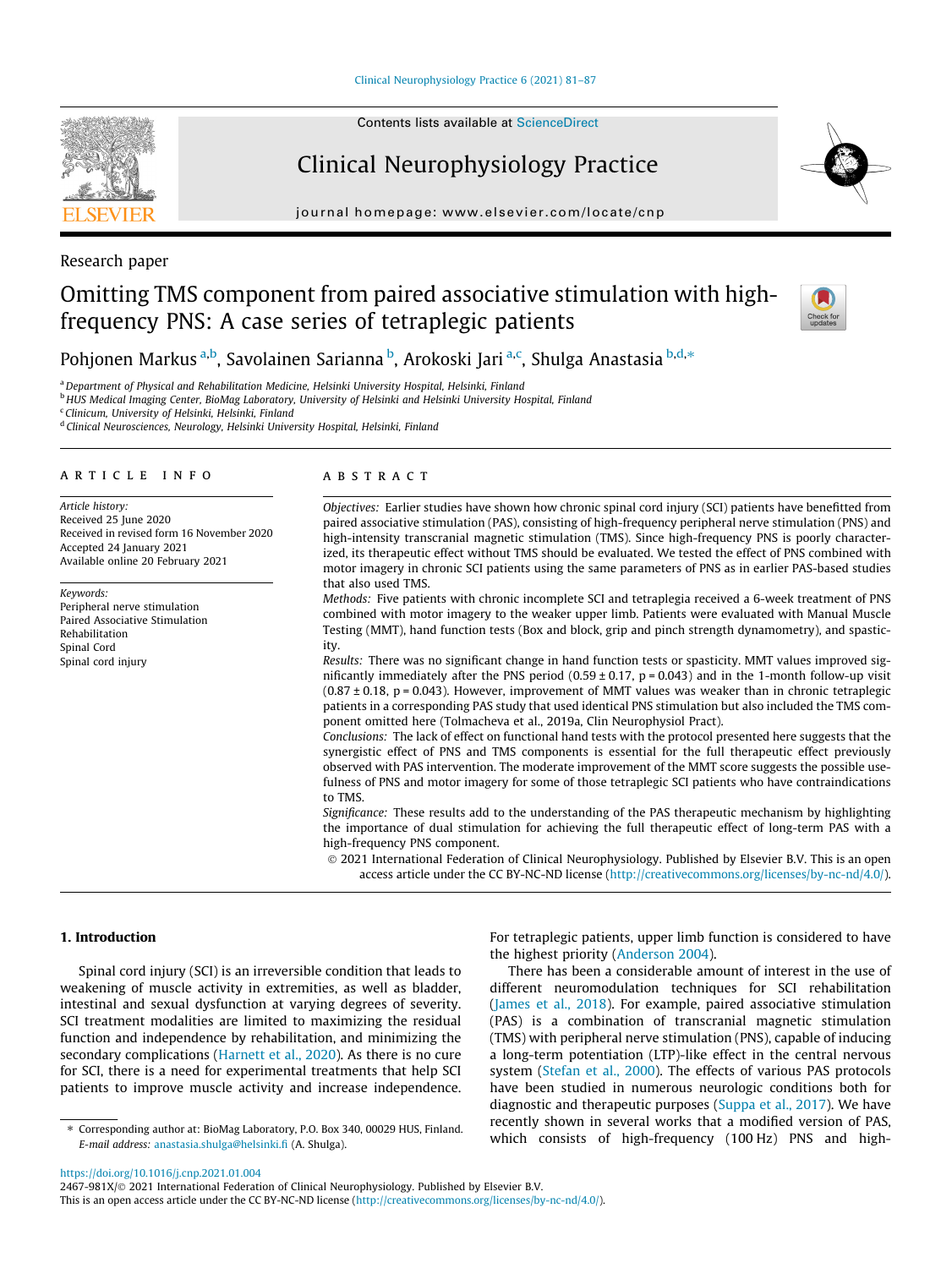intensity TMS [\(Tolmacheva et al., 2019b\)](#page-6-0), is a promising technique for improving muscle activity and function in chronic SCI patients ([Shulga et al., 2016a, 2020; Tolmacheva et al., 2017, 2019a;](#page-6-0) [Rodionov et al., 2019, 2020](#page-6-0)).

In our modified PAS protocol, we have used a combination of high-intensity TMS, high-frequency PNS, and motor imagery ([Shulga et al., 2016a; Tolmacheva et al., 2019a, 2017; Rodionov](#page-6-0) [et al., 2019](#page-6-0)). We hypothesize that simultaneous activation of upper and lower motor neurons by TMS and PNS, respectively, induces the therapeutic plastic response, presumably mainly at the corticomotoneuronal synapse level. At the same time, motor imagery lowers the motor thresholds and possibly activates secondary motor areas, enhancing the effectiveness of the stimulation. It is important to investigate whether the effect of PAS that we have observed earlier [\(Shulga et al., 2016a, 2020; Tolmacheva et al.,](#page-6-0) [2017, 2019a; Rodionov et al., 2019, 2020](#page-6-0)) is indeed based on the combination of all three components, or whether the same therapeutic effect can be achieved with lighter intervention. While the TMS component of PAS is safe and noninvasive, it has some contraindications, such as epilepsy or pacemaker [\(Klein et al., 2015\)](#page-6-0). On the other hand, the PNS component is safe ([Eldabe et al.,](#page-5-0) [2016\)](#page-5-0), relatively cheap and easy to administer after short familiarization, and has fewer contraindications.

The objective of this study was to examine the effects of PNS without TMS, combined with motor imagery in SCI patients with chronic tetraplegia, in order to further investigate the therapeutic mechanism of PAS by examining the effect of high-frequency PNS independent from TMS. We applied this stimulation to five patients with incomplete tetraplegia. We omitted the TMS component, but otherwise the parameters and duration of stimulation were identical to our recent PAS study ([Tolmacheva et al., 2019a\)](#page-6-0).

### 2. Methods

### 2.1. Patients

The study was approved by the Ethics Committee of Medicine of Helsinki University Hospital. Five patients (2 males, aged 36–68) were recruited using the national spinal cord injury register. Inclusion criteria were chronic incomplete SCI of the cervical region over 18 months since injury, and impaired muscle function in upper limbs. Patient characteristics are listed in Table 1. Conventional rehabilitation continued without any changes throughout the stimulation period. Patient 2 used transcutaneous electrical nerve stimulation (TENS)-treatment irregularly for neck and shoulder pain management, but otherwise no electrical stimulation was used in conventional rehabilitation. Patient 4 used pregabalin for sciatica for two weeks during the stimulations (weeks 4–5 of stimulation), but otherwise no changes in medication were made

3 male 62 C4 D Traumatic cervical spine

4 male 36 C3 D Traumatic cervical spine

5 female 52 C1 D Intervertebral disc prolapse

injury

injury

at C6-7

#### Table 1 Patient chara

| ble 1<br>ient characteristics. |        |     |                       |     |                                                    |                         |                                                                        |                                      |  |
|--------------------------------|--------|-----|-----------------------|-----|----------------------------------------------------|-------------------------|------------------------------------------------------------------------|--------------------------------------|--|
| Patient                        | Gender | Age | Neurological<br>level | AIS | Aetiology                                          | Time<br>since<br>injury | Conventional rehabilitation                                            | Medication affecting CNS, daily dose |  |
|                                | female | 68  | C1                    | D   | Intramedullar<br>subependymoma at C1-5<br>level    | 6 y<br>4 mo             | Physiotherapy 15x per year                                             | None                                 |  |
|                                | female | 67  | C1                    | D   | Intramedullar cavernoma<br>haemorrhage at C1 level | 1 v<br>7 mo             | Physiotherapy $1 \times$ week,<br>occupational therapy $1 \times$ week | Amitriptyline 75 mg                  |  |

Physiotherapy  $1 \times$  week, occupational therapy  $1 \times$  week

Physiotherapy  $1-2 \times$  week, pool therapy  $1 \times \text{month}$ 

None None

during the stimulation period. After the stimulation period, neuropathic pain medication for patient 2 was changed from amitriptyline to duloxetine, unrelated to the research project. Patient 3 received a botulinum toxin injection to the spastic right pectoralis major muscle during week 6 of stimulation, unrelated to the research project.

#### 2.2. Study design

Each patient received a total of 22 treatment sessions during the 6-week period: five times a week for the first two weeks, and three times a week for the next four weeks [\(Table 2\)](#page-2-0). The hand with the lower motor score was selected for treatment. The stimulation lasted 20 min per nerve (240 PNS trains, see below). Three nerves were stimulated during one session (60 min in total). During stimulations, the patients were instructed to imagine the movement produced by the stimulated nerve in the same manner as in our previous PAS studies [\(Tolmacheva et al., 2019a, 2017; Rodionov](#page-6-0) [et al., 2019\)](#page-6-0). The patients imagined extending the wrist and fingers in radial nerve stimulation, spreading fingers and flexing IV-V fingers in ulnar nerve stimulation (10 min per movement), and opposing I-II-III fingers in median nerve stimulation.

#### 2.3. Peripheral nerve stimulation

PNS was given with a Dantec Keypoint<sup>®</sup> electroneuromyography device (Natus Medical Inc., Pleasanton, CA) using surface electrodes (Neuroline 720; Ambu A/S, Ballerup, Denmark). Median, radial and ulnar nerves were stimulated. In radial nerve stimulation, the electrodes were pressed against the skin to ensure contact between electrodes and nerves. In patient 5, the radial nerve stimulation was administered anteriorly to the lateral epicondyle of the elbow, while in the other patients the radial nerve was stimulated proximally to the lateral epicondyle. The median nerve was stimulated at the palmar wrist (carpal tunnel) and ulnar nerve at the wrist proximally to the Guyon canal. Anatomically, the stimulation sites were identical to our earlier PAS studies ([Shulga et al., 2016a;](#page-6-0) [Tolmacheva et al., 2019a, 2017; Rodionov et al., 2019\)](#page-6-0). Each nerve was stimulated with a pair of electrodes placed along the anatomical course of the nerve, with the cathode placed distally and anode proximally. The electrode adhesive area was 461 mm2 and gel area 95 mm<sup>2</sup>; the distance between the active centers of the electrodes was approximately 24 mm (2 mm between the edges). The stimulus was current controlled.

Stimulation intensity was selected individually by F-response parameters measured with single monophasic 1msec pulses (see 2.4). The stimulation intensity was defined as a minimal intensity required to produce repeatable F-responses to ensure that the stimulation reaches the spinal cord ([Tolmacheva et al., 2017,](#page-6-0)

> Pregabalin 300 mg, baclofen 75 mg, tizanidin 12 mg, donepezil 10 mg

Pregabalin 300 mg

3 y 0 mo

14 y 8 mo

1 y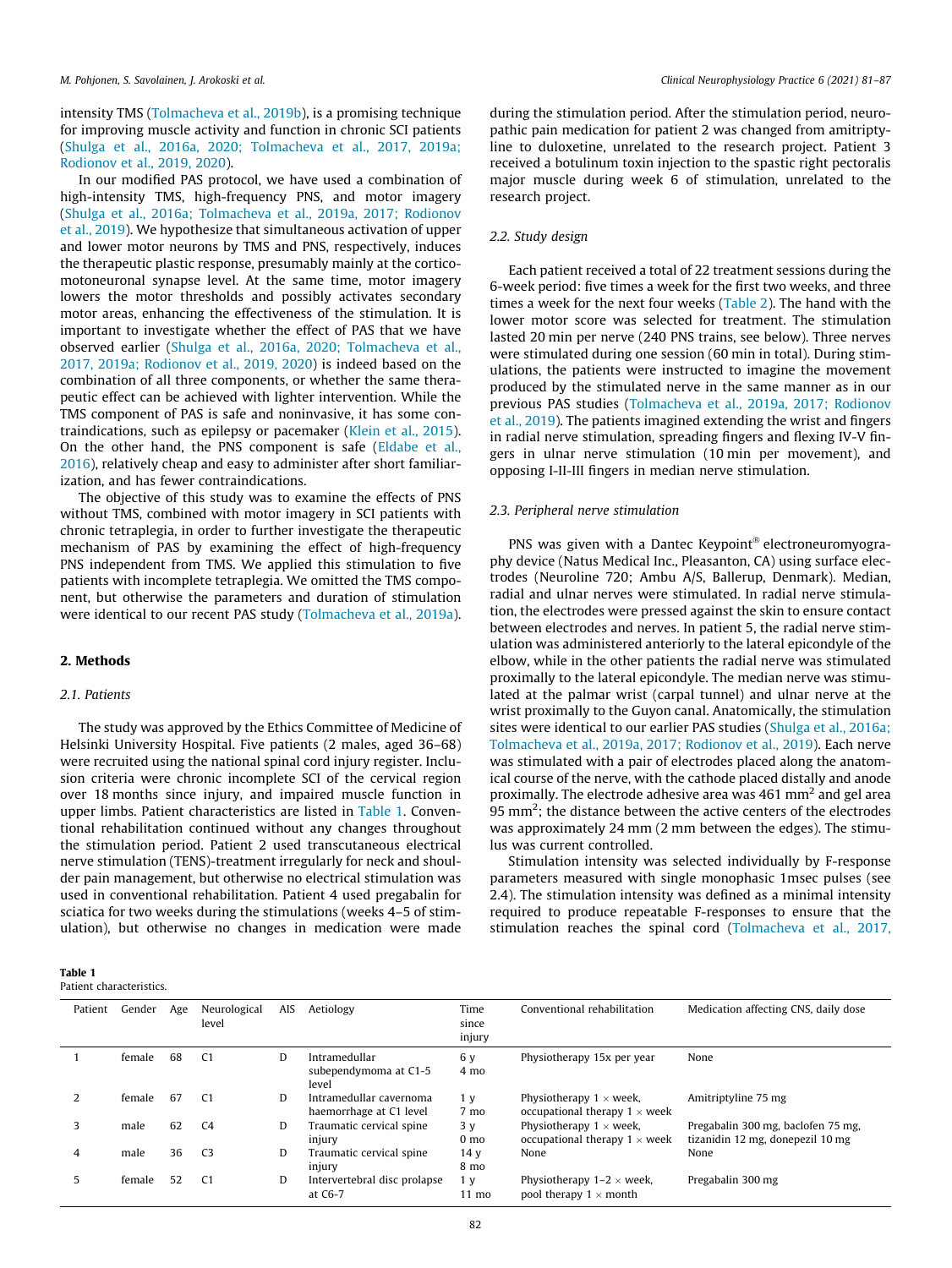#### <span id="page-2-0"></span>Table 2

Timeline and summary of stimulation protocol. PNS = Peripheral nerve stimulation.

| Week 0     |                                                                                                                   |  |  |  |  |  |               |                | 10 |               |
|------------|-------------------------------------------------------------------------------------------------------------------|--|--|--|--|--|---------------|----------------|----|---------------|
| evaluation | PNS 5 times<br>PNS 3 times a week<br>a week                                                                       |  |  |  |  |  | 2. evaluation | No stimulation |    | 3. evaluation |
|            | PNS: 20 min $\times$ 3 nerves, 100 Hz trains of 6 pulses given<br>every 5 s, PNS intensity defined by F-responses |  |  |  |  |  |               |                |    |               |

[2019a; Rodionov et al., 2019\)](#page-6-0). The individual stimulation intensities are presented in Table 3. PNS was administered in 100 Hz trains consisting of 6 monophasic 1-msec square wave pulses, with the train delivered at 0.2 Hz. Earlier, we have used both 50 Hz and 100 Hz PNS in PAS for patients [\(Shulga et al., 2016a; Rodionov](#page-6-0) [et al., 2020, 2019; Tolmacheva et al., 2019a, 2017](#page-6-0)), and we have recently shown that 100 Hz is more effective than 50 Hz PNS ([Tolmacheva et al., 2019b; Mezes et al., 2020\)](#page-6-0).

In patient 2, a visible muscle contraction was not seen during median nerve stimulation; in patient 5, contact with the radial nerve was challenging and required heavier manual compression which provoked transient pain to the lateral epicondyle area after stimulations. In all other cases, the stimulation caused a visible contraction in the innervated muscles, and adequate stimulation was verified by observing the muscle activation and movement.

The patients described the stimulations as slightly unpleasant during the first sessions, but adapted quickly. Patient 5 chose to use local anesthetic (EMLA) prior to stimulation [\(Shulga et al.,](#page-6-0) [2016b](#page-6-0)), while all other patients did not find that necessary. Patient 4 had sciatica in the left lower limb unrelated to stimulations, but the stimulation protocol was executed as planned. The last session of patient 5 was cancelled due to the restrictions that arose from the covid-19 pandemic (in total, 21 of the planned 22 stimulations were done).

#### 2.4. F-response measurements

F-wave minimal intensity was determined with the Dantec Keypoint device using surface electrodes (see above). Stimulating electrodes were placed as for PNS (see 2.3). The recording electrodes were placed on the abductor pollicis brevis (APB) muscle for the median nerve, on the adductor digiti minimi (ADM) muscle for the ulnar nerve, and on the extensor digitorum muscle for the radial nerve. The F-wave latencies and shapes were characterized with 0.2 msec pulses at supramaximal intensity (the intensity starting from which there were no additional increases in F-wave amplitude). Thereafter, the minimal intensity eliciting Fresponses was identified using 1-msec pulses.

# 2.5. Evaluation of the patients

An experienced physiotherapist evaluated the manual motor scores (MMT), sensory score, spasticity and hand function. The physiotherapist was the same as in the [Tolmacheva et al. \(2019a\)](#page-6-0) patient series, and was not informed that the patients did not receive TMS in this particular series. The physiotherapist was also

#### Table 3

Individual intensities of PNS (median, ulnar, and radial nerve) defined by F-response measurement.

| Patient   | Stimulated Hand | PNS intensities, mA (med, uln, rad) |
|-----------|-----------------|-------------------------------------|
| Patient 1 | Right           | 3.5, 12, 7.5                        |
| Patient 2 | Left            | 1.2, 5, 10                          |
| Patient 3 | Right           | 3, 20, 8                            |
| Patient 4 | Right           | 5.5, 3, 27                          |
| Patient 5 | Left            | 5.4.6                               |

blinded to the selection of the stimulated hand. F-responses were measured by a physician. Patients were also interviewed for pain, subjective changes in hand function or strength, and adverse effects. All measures were collected in three evaluations, except for F-response measurement, which was used for determination of PNS stimulation intensity before the first stimulation only. The first evaluation was done before the stimulation period, the second one immediately after the 6-week stimulation period, and the third evaluation 1 month after the stimulation period (Table 2). The follow-up measurement of patient 4 was delayed because of patient-related reasons, and was done approximately two months after the last stimulation.

# 2.5.1. Motor scores

Manual muscle testing was done for each muscle with a standard testing protocol that targets a single muscle at a time ([Hislop et al., 2014\)](#page-5-0). The full list of muscles evaluated in each patient is provided in Table 4. We evaluated the same muscles as in [Tolmacheva et al. \(2019a\).](#page-6-0) If the MMT value of a muscle was 5/5 at the first evaluation, the muscle was left out from analysis; muscles with values of <5 were followed up. Average MMT scores of the followed muscles were calculated.

# 2.5.2. Box and block test

A Box and Block test was used for measuring hand function ([Platz et al., 2005](#page-6-0)). The patient grasped one block at a time and moved the block from one compartment to the other for 1 min. The total number of transferred blocks was recorded.

#### Table 4

Muscles measured in manual muscle testing (MMT). MED = median nerve, ULN = ulnar nerve, RAD = radial nerve. Each muscle examined was given a value of 0–5, where  $0 =$  no activity,  $1 =$  muscle contraction,  $2 =$  full range of movement with gravity eliminated, 3 = full range of movement against gravity, 4 = full range of movement against gravity and moderate resistance, 5 = full range of movement against gravity and maximal resistance.

| Elbow   | supination, m.supinator longus, m.biceps brachii | <b>RAD</b>     |
|---------|--------------------------------------------------|----------------|
|         | m.brachioradialis                                | <b>RAD</b>     |
| Wrist   | flexion, m. flexor carpi radialis                | <b>MED</b>     |
|         | m.flexor carpi ulnaris                           | <b>ULN</b>     |
|         | extension, m. extensor carpi radialis            | <b>RAD</b>     |
|         | m.extensor carpi ulnaris                         | <b>RAD</b>     |
| Fingers | PIP II-V m.flexor digit.superficialis            | <b>MED</b>     |
|         | DIP II-III m.flexor digit.profundus I-II         | <b>MED</b>     |
|         | DIP IV-V m.flexor digit.profundus IV-V           | <b>ULN</b>     |
|         | extension, MP II-V m. extensor digitorum         | <b>RAD</b>     |
|         | abduction, II-V mm, interossei dorsalis          | <b>ULN</b>     |
|         | m.abductor digiti minimi                         | <b>ULN</b>     |
|         | adduction II-V mm.interossei palmares            | <b>ULN</b>     |
|         | mm.lumbricales                                   | <b>ULN</b>     |
| Thumb   | flexion, MP m. flexor pollicis brevis            | <b>MED-ULN</b> |
|         | IP m.flexor pollicis longus                      | <b>MED</b>     |
|         | extensio, MP m.extensor pollicis brevis          | <b>RAD</b>     |
|         | IP m.extensor pollicis longus                    | <b>RAD</b>     |
|         | abduction, m.abductor pollicis brevis            | <b>MED</b>     |
|         | m.abductor pollicis longus                       | <b>RAD</b>     |
|         | adduction; m.adductor pollicis                   | <b>ULN</b>     |
|         | opposition, m.opponens pollicis                  | <b>MED</b>     |
|         |                                                  |                |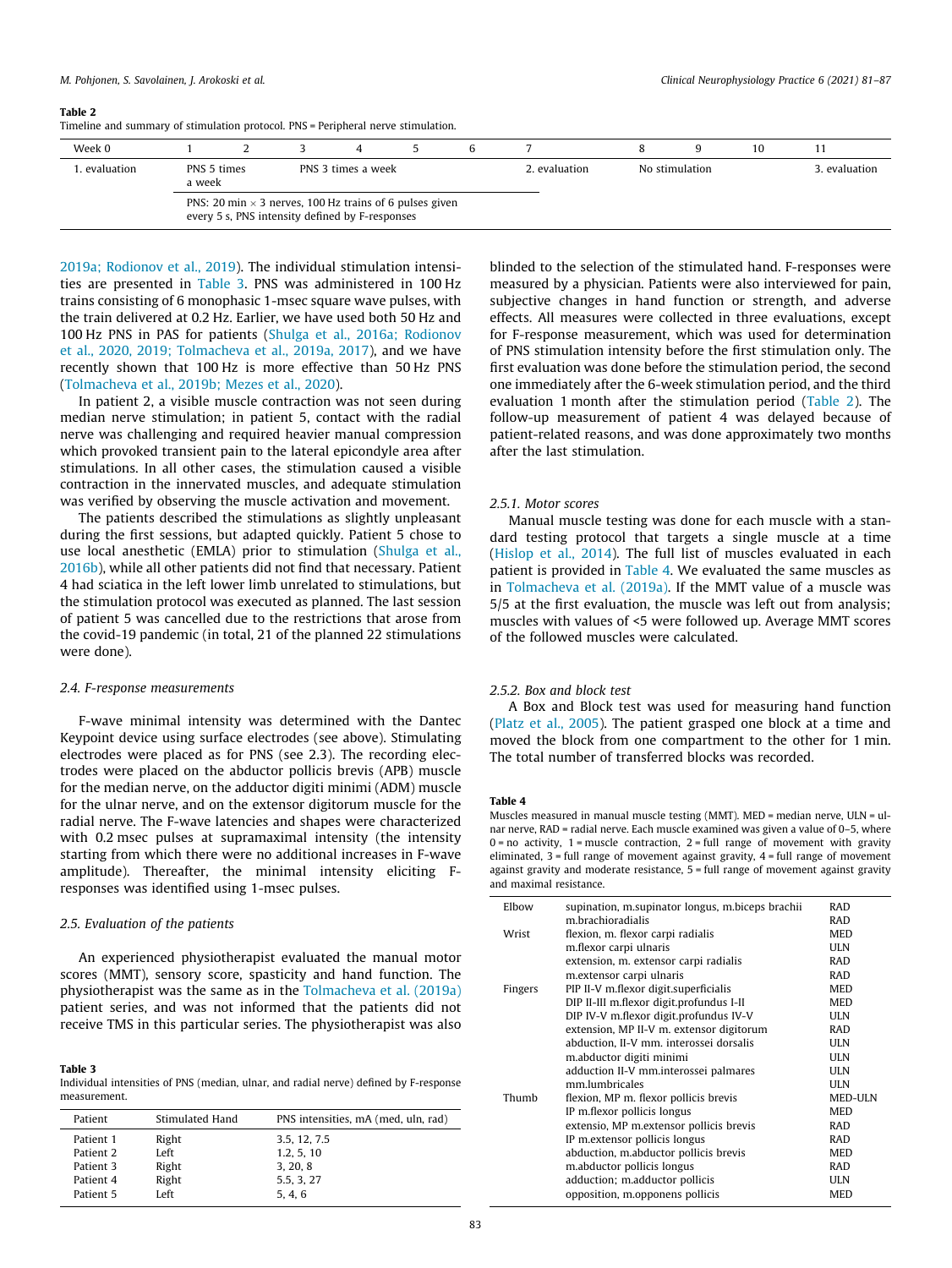#### 2.5.3. Grip and pinch strength dynamometry

Pinch dynamometry was performed with a Baseline<sup>®</sup> Mechanical Pinch Gauge (Fabrication Enterprises Inc., USA). Grip-force evaluation was performed with the Exacta<sup> $M$ </sup> Hydraulic Hand Dynamometer (North Coast Medical, Inc., USA). The patients were seated in a chair with their back straight, shoulder adducted, and elbow flexed at  $90^\circ$ . For the key pinch, the pinch gauge was placed on the proximal interphalangeal joint of the index finger and tip of the thumb. For the tip pinch, the gauge was in between the tips of the index finger and thumb. For 3-finger pinch, the gauge was placed between the tip of the thumb and tips of the index and middle fingers. The grip strength was also performed in a free position where patients could generate the best possible grip force, in addition to the standard position. Both hands were tested, and for each test the best result out of three attempts was recorded.

#### 2.5.4. Sensory scores

Sensory scores were done by blinded physiotherapist. Sensory testing of light touch and pin-prick was performed for the upper limbs on C5-T1 dermatomes using the American Spinal Cord Injury Association Impairment Scale (AIS) classification.

#### 2.5.5. Spasticity

An experienced physiotherapist evaluated spasticity with the Modified Ashworth Scale (MAS) from elbow and wrist (extensors and flexors). The MAS scale has been shown to have satisfactory inter-and intra-rater agreement [\(Meseguer-Henarejos et al., 2018\)](#page-6-0).

#### 2.6. Statistical analysis

Wilcoxon signed-rank tests were performed with IBM SPSS statistics 25 software. The test was selected based on the number of patients. If all post-values are higher than pre-values in five patients, the Wilcoxon signed-rank test inherently produces  $p = 0.043$ 

### 3. Results

# 3.1. Manual muscle testing

After the 6-week period of peripheral nerve stimulation, the average MMT score of the treated hand was higher in all five patients:  $0.59 \pm 0.17$  points (average  $\pm$  standard error,  $p = 0.043$ ). This increase in motor scores was sustained one month after the last session, and the average increase was  $0.87 \pm 0.18$  points, p = 0.043 ([Fig. 1](#page-4-0); individual MMT values are presented in Supplementary Table 1). The corresponding data for PAS-treated patients in Tolmacheva et al.  $(2019a)$  was  $1.44 \pm 0.37$  points  $(p = 0.043)$ immediately after PAS, and  $1.57 \pm 0.4$  points ( $p = 0.043$ ) at the 1month follow-up.

In the non-stimulated hand, three of the five patients had abnormal motor scores; the non-stimulated hand showed an increase in MMT score in two out of these three patients (average increase 0.64 post-PNS and 0.67 at the 1-month follow-up).

#### 3.2. Box and Block, grip and pinch strength dynamometry

In all grip strength and pinch tests, as well as the Box and Block test, all five patients had worse values in the stimulated hand compared to the non-stimulated hand. After the 6-week period of PNS, no significant changes at the group level were observed in hand strength or functional tests, neither immediately after PAS nor after the 1-month follow-up. Individual values are presented in Supplementary Table 2. In a corresponding series where the patient received PAS ([Tolmacheva et al., 2019a](#page-6-0)), there were significant increases in all of these test results, except for grip in fixed position, at 1-month follow-up. The results and the comparison to the PAS case series are shown in [Table 5.](#page-4-0)

#### 3.3. Sensory scores

All five patients had diminished values in stimulated hand sensory score at baseline. After the stimulation period, there was no significant change in sensory scores (total light touch sensory score C5-T1 average in stimulated hand: baseline 10.2, post-PNS 9.2,  $p = 0.78$ : 1-month follow-up 9.6,  $p = 0.334$ ). This is not different from our PAS studies, where we also did not detect significant changes in sensory scores [\(Tolmacheva et al., 2017; Rodionov](#page-6-0) [et al., 2020\)](#page-6-0).

#### 3.4. Spasticity

Total elbow and wrist extension and flexion MAS scores (0–4 each) were evaluated. There was no major change in spasticity after the PNS period (total MAS score  $\pm 0$  in three patients, and +1 in two patients) or in the 1-month follow-up (±0 in two patients, +1 in three patients). There were no significant changes in MAS scale scores in the earlier PAS works either [\(Tolmacheva](#page-6-0) [et al., 2017; Rodionov et al., 2020](#page-6-0)).

# 3.5. Pain

Three out of five patients had posttraumatic chronic pain after SCI. Pain intensity (numeral rating scale 0–10), characteristics and duration per day were obtained by interview before the stimulation period, after the stimulation period, and at the 1-month follow-up. Patient 5 reported slight worsening of pain at the 1 month follow-up in terms of more painful hours per day; this was subjectively related to paused (after the stimulation period and unrelated to the research project) conventional rehabilitation. There was no change in pain intensity or pain characteristics in the other patients after the PNS period. Interestingly, six out of seven patients with neuropathic pain in our earlier PAS works reported that PAS diminished or abolished neuropathic pain or milder unpleasant sensations ([Shulga et al., 2016a, 2020; Tolmacheva](#page-6-0) [et al., 2017; Rodionov et al., 2019, 2020\)](#page-6-0).

# 3.6. Adverse effects and subjective gains

Patient 5 had transient pain after stimulations because of the heavier manual compression that was required for radial nerve stimulation. Otherwise, no adverse effects were observed. Patient 3 reported a slight subjective functional gain in terms of improved ability to use the stimulated hand in daily life, and patient 5 reported slight subjective improvement in hand strength. Other patients did not report any major subjective changes during or after the PNS.

# 4. Discussion

This study documented a slight increase in MMT values following PNS-treatment, which was sustained during the 1-month follow-up period. However, there was no significant change in functional hand tests ([Table 5](#page-4-0)).

With the exception of omitting TMS from the protocol, this study used exactly the same setup and settings as in the study of [Tolmacheva et al. \(2019a\);](#page-6-0) PAS with a 100 Hz PNS component and motor imagery was administered to five SCI patients in 22 sessions over the course of 6 weeks. We aimed at recruiting a group of patients with similar age and time since injury characteristics.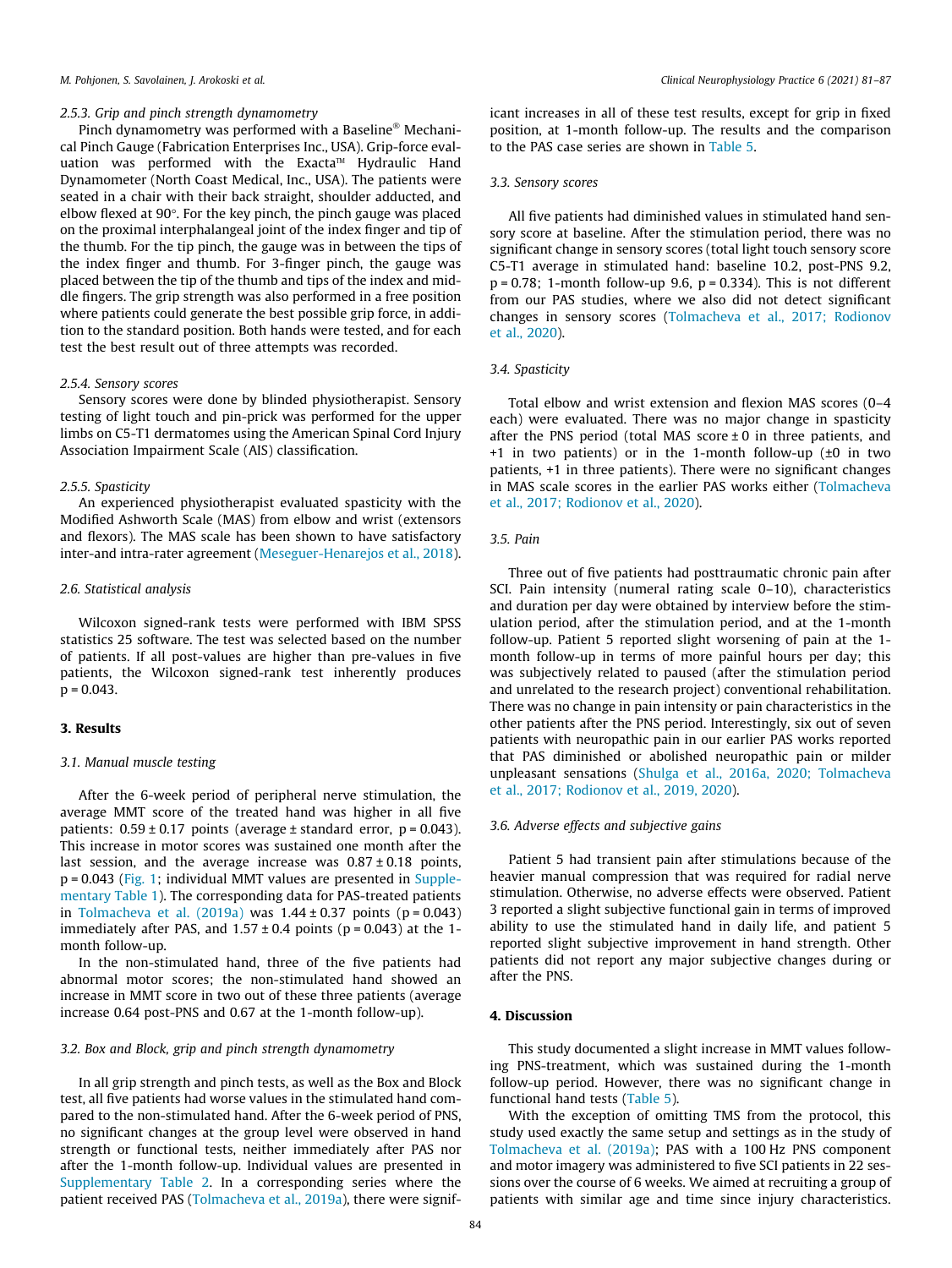

<span id="page-4-0"></span>

Fig. 1. The average MMT score of all evaluated muscles having a score of <5 at initial evaluation. The average pre-PNS value is 2.23, post-PNS 2.6, and 1-month follow-up 3.09.

Table 5

Stimulated hand average change in % ± standard error (SE) post-PNS and 1-month control. Corresponding values from [Tolmacheva et al. \(2019a\)](#page-6-0) patient series are provided for comparison.

|                         | Post-PNS average %<br>change $(\pm SE)$ | Corresponding values from Tolmacheva<br>et al. (2019a) | 1 month average %<br>change $(\pm SE)$ | Corresponding values from Tolmacheva<br>et al. (2019a) |
|-------------------------|-----------------------------------------|--------------------------------------------------------|----------------------------------------|--------------------------------------------------------|
| Box and Block           | $7(+10)$                                | $12(.12)$ *                                            | 4(f±5)                                 | $18(+4)$ *                                             |
| Index pinch             | 69 $(±62)$                              | $43(+16)$                                              | $136 (\pm 59)$                         | 59 $(\pm 12)^*$                                        |
| Key pinch               | $-2$ ( $\pm$ 11)                        | $29(.19)$ *                                            | $11(+10)$                              | 32 $(\pm 10)^*$                                        |
| 3-finger pinch          | 55 $(\pm 62)$                           | 66 $(\pm 36)^*$                                        | $102 (\pm 103)$                        | $76 \ (\pm 38)^*$                                      |
| Grip, free<br>position  | 49(±28)                                 | 92(.±45)                                               | 47 $(\pm 66)$                          | $81 (\pm 30)^*$                                        |
| Grip, fixed<br>position | $25(f+21)$                              | $13(+13)$                                              | 14(.±30)                               | 10(.14)                                                |

\*Designates significant result (p < 0.05).

Average age in this study was 57 yrs (36–68yrs) vs 56.2 yrs (42– 68yrs) compared to [Tolmacheva et al. \(2019a\)](#page-6-0), and time since injury was on average 5.5 yrs (1 y 7mo–14y 8mo) vs 7.1 yrs (1y 3mo–15y 4mo). All patients in both studies had AIS D classification. All hand function tests reported in Table 5, except for grip in fixed position, showed significant improvement at the group level in five patients after PAS at the 1-month follow-up in the earlier study, but such significant increase at the group level was not seen in this study. Also, MMT improvement was smaller in this study than after PAS, both immediately after the stimulation  $(0.59 \pm 0.17 \text{ vs } 1.44 \pm 0.37)$  and in the 1-month follow-up  $(0.87 \pm 0.18 \text{ vs } 1.57 \pm 0.4)$ , i.e. under similar conditions, PAS was 184–237% more effective in the earlier study.

This study included two traumatic and three neurologic SCI patients, whereas all five patients in the [Tolmacheva et al.](#page-6-0) [\(2019a\)](#page-6-0) study were neurologic. However, the MMT values of the two traumatic patients improved 0.39 and 1.22 post-PNS, and 1.00 and 1.50 at the 1-month follow-up. Since the average improvement of these patients was higher than the group average of this patient series, it is unlikely that SCI aetiology could explain the result.

We have previously shown that PAS induced better and more long-lasting improvement than PNS in a study where patients were receiving PAS to one hand, and PNS to the contralateral hand, with the hand selected randomly and evaluated blindly [\(Tolmacheva](#page-6-0)

[et al., 2017\)](#page-6-0). However, in such setup it is impossible to evaluate the effect of PNS alone, since stimulation of one hand might have an effect on the other hand through neurophysiological and behavioral mechanisms. Indeed, in the [Tolmacheva et al. \(2019a\)](#page-6-0) case series, we have observed some improvements in the unstimulated hand after PAS of the contralateral hand. The comparison of the PNS case series obtained in this work with the PAS case series from [Tolmacheva et al. \(2019a\)](#page-6-0) yielded similar results as in [Tolmacheva](#page-6-0) [et al. \(2017\)](#page-6-0), where PNS had similar but much weaker effects than PAS. The difference between PAS case series [\(Tolmacheva et al.,](#page-6-0) [2019a\)](#page-6-0) and this case series is especially clear in the 1-month follow-up results (Table 5). This is fully consistent with [Tolmacheva et al. \(2017\)](#page-6-0), where we observed the significant difference between PAS and PNS-treated hands after one month: only the PAS-treated hand group kept improving after the stimulation, while the PNS-treated hand did not. This indicates that PAS, but not PNS alone, can produce stable durable plastic changes in the corticospinal pathway.

Peripheral electrical stimulation in spinal cord injury has been studied more in the form of neuromuscular electrical stimulation (NMES), or more specifically, functional electrical stimulation (FES) which activates muscles performing certain functions. In SCI and tetraplegia, there is preliminary evidence that FES can reduce disability [\(Patil et al., 2014\)](#page-6-0) and improve muscle strength ([de Freitas et al., 2018](#page-5-0)). However, PNS is different from NMES/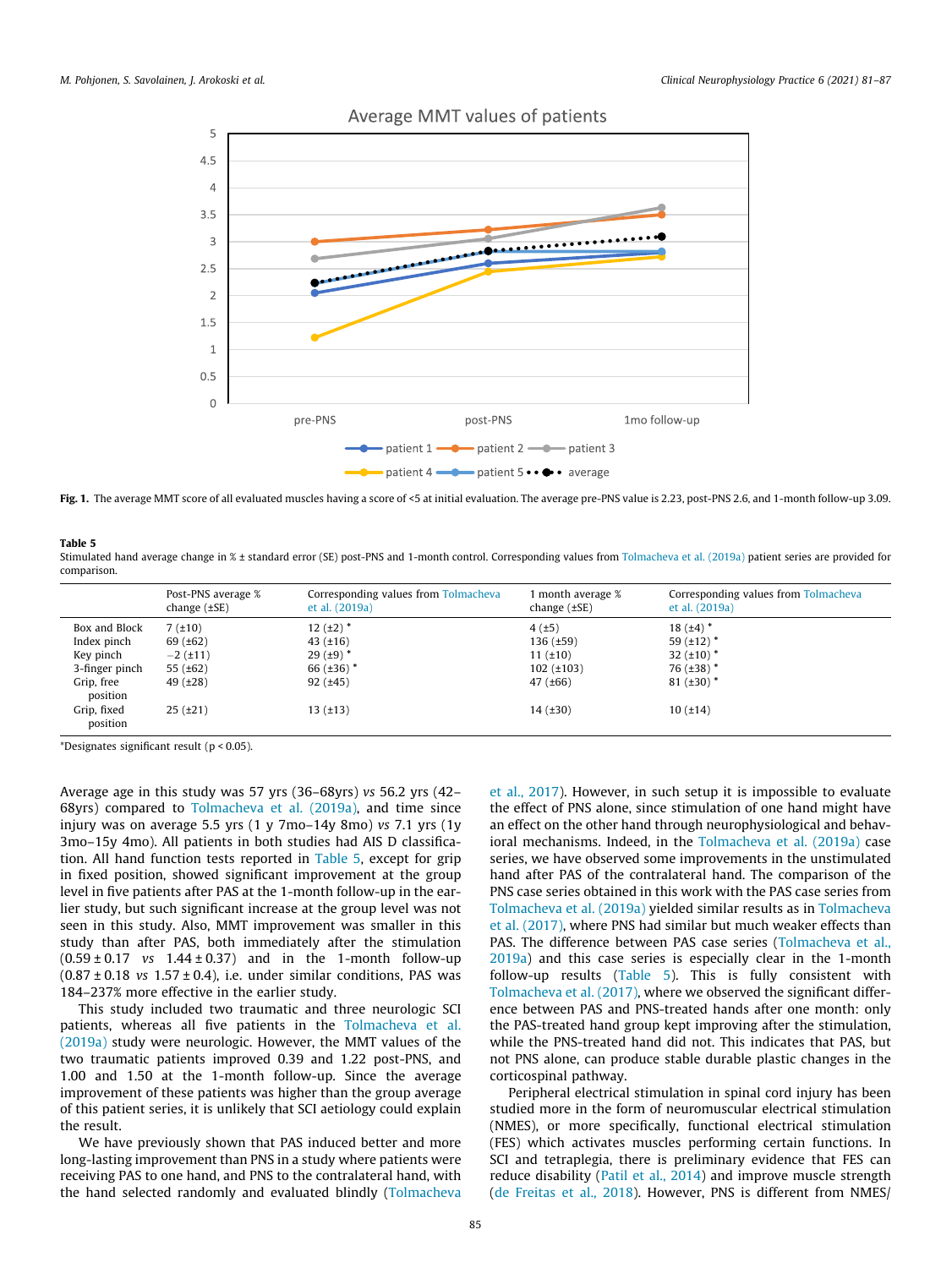<span id="page-5-0"></span>FES, as PNS is set to stimulate the peripheral nerves and results in a mass activation of innervated muscles, as well as antidromic neuronal impulses from stimulation site, which in our protocol is set to reach the spinal cord and corticomotoneuronal synapse [\(Shulga](#page-6-0) [et al., 2016a; Rodionov et al., 2020, 2019; Tolmacheva et al.,](#page-6-0) [2019a, 2017\)](#page-6-0). The effect of different kinds of PNS variants has been studied in chronic pain management [\(Nayak and Banik 2018](#page-6-0)), in post-stroke motor impairment (Carrico et al., 2016) and foremost, in subacute stages of SCI where PNS has been found to be useful in one study [\(Lee et al., 2015\)](#page-6-0). However, we have been using new PNS parameters in our PAS studies, where pulses are given at 50– 100 Hz and the intensity is adjusted individually based on minimal intensity inducing F-responses to ensure the activation of the motor nerves ([Shulga et al., 2016a, 2016b; Rodionov et al., 2020,](#page-6-0) [2019; Tolmacheva et al., 2019a, 2017\)](#page-6-0). This type of PNS has not been previously evaluated for SCI patients on its own.

This study has a small sample size. While MMT scores of the stimulated hand improved after the stimulation in all patients, no statistically significant improvement was observed in hand function or grip and pinch-strength tests. MMT as an indicator might be more sensitive than hand function tests, as MMT reflects the sum of all stimulated muscles, whereas the grip-strength test evaluates a few muscles at a time. The improvements in muscle strength and function were modest and variable, and thus in a small sample size study this has led to a statistically significant result only in the more sensitive test. Also, spasticity, pain and joint stiffness could have had more effect on hand function tests than on MMT.

The moderate improvement in MMT could be a result of several different factors. First, PNS results in repetitive muscle contraction, which may lead to muscle force improvement in injured patient. In studies of NMES stimulation for SCI patients there has been improvement in stimulated muscle strength (de Freitas et al., 2018). Even though the settings in PNS are different from NMES, PNS could also improve MMT values through the same mechanism as NMES, activating the muscles innervated by the stimulated nerve.

Second, there is some evidence to suggest that in SCI, function of peripheral motor axons below the level of the SCI is also compromised ([Lin et al., 2007](#page-6-0)), and peripheral nerve dysfunction may limit the muscle function and response to rehabilitation in addition to the SCI itself ([Van De Meent et al., 2010](#page-6-0)). Short-term peripheral nerve stimulation has been shown to ameliorate axonal dysfunction after SCI in a subacute stage, and it was suggested that peripheral nerve stimulation enhances the responsiveness of motor axons to other rehabilitation therapies by improving the biophysical properties of axonal membrane [\(Lee et al., 2015\)](#page-6-0). However, in a multicenter study of 345 SCI patients there was no reduction of peripheral motor axon compound muscle action potential (CMAP) amplitude in AIS D incomplete SCI patients after injury, even though CMAP amplitude was decreased in AIS A-C groups ([Van](#page-6-0) [De Meent et al., 2010](#page-6-0)). In this study, all patients were AIS D.

Third, the combination of motor imagery, which is capable of activating M1 (Carrillo-de-la-Peña et al., 2008), with highfrequency PNS might produce a weaker but similar effect as our PAS protocol, leading to synchronous activation of upper and lower motor neurons, respectively. Since the type of PNS that we use does not require exact adjustment of the interstimulus interval between TMS and PNS ([Shulga et al., 2016b](#page-6-0)), it might promote weaker plasticity in the corticomotoneuronal synapse even when combined with motor imagery alone. However, upper motor neuron activation by motor imagery is neither as precisely timed nor as specific as the combination of TMS and PNS where motor cortex stimulation sites and interstimulus intervals are defined precisely ([Shulga et al., 2015\)](#page-6-0) and individually. Motor imagery is impossible to monitor continuously in a therapy setup, and it is strongly

affected by inter-individual differences in performance. On the other hand, TMS activates M1 predictably and reliably, without any effort required from the patient.

Neither TMS nor PNS components alone have been able to potentiate motor-evoked potentials (MEPs) in our earlier studies in healthy subjects [\(Shulga et al., 2016b; Tolmacheva et al.,](#page-6-0) [2019b](#page-6-0)). Although MMT scores improved slightly with PNS alone, direct comparison with other peripheral non-invasive stimulation techniques, such as FES, is needed to establish whether highfrequency PNS without TMS is of clinical value e.g. for those patients with contraindication to TMS.

In summary, even though precise comparison of PAS and PNS would require randomized setting, this study together with our previous results ([Tolmacheva et al., 2019a, 2017](#page-6-0)) suggests that the effect of PAS on upper limb strength and function in chronic tetraplegic SCI patients is superior to PNS alone.

### Acknowledgements

This work was supported by the Academy of Finland (AS, 307951 and 324160). The study sponsor had no role in the collection, analysis and interpretation of data or in the writing of the manuscript.

We thank the study participants for the cooperation and patience throughout the study and Juha Montonen for technical assistance.

### Declaration of interest

Authors have nothing to disclose.

#### Author contributions

SA; AJ; PM: Design of research. PM: performed stimulations and drafted manuscript. PM & SA interpreted results. SS: performed measurements. SA and AJ revised and edited manuscript. SA, AJ, PM, SS approved final version of manuscript.

## Appendix A. Supplementary data

Supplementary data to this article can be found online at [https://doi.org/10.1016/j.cnp.2021.01.004.](https://doi.org/10.1016/j.cnp.2021.01.004)

#### References

- [Anderson, K.D., 2004. Targeting recovery: priorities of the spinal cord-injured](http://refhub.elsevier.com/S2467-981X(21)00007-X/h0005) [population. J. Neurotrauma 21 \(10\), 1371–1383.](http://refhub.elsevier.com/S2467-981X(21)00007-X/h0005)
- [Carrico, C., Chelette 2nd, K.C., Westgate, P.M., Salmon-Powell, E., Nichols, L., Sawaki,](http://refhub.elsevier.com/S2467-981X(21)00007-X/h0010) [L., 2016. Randomized trial of peripheral nerve stimulation to enhance modified](http://refhub.elsevier.com/S2467-981X(21)00007-X/h0010) [constraint-induced therapy after stroke. Am. J. Phys. Med. Rehabil. 95 \(6\), 397–](http://refhub.elsevier.com/S2467-981X(21)00007-X/h0010) [406.](http://refhub.elsevier.com/S2467-981X(21)00007-X/h0010)
- [Carrillo-De-La-Peña, M.T., Galdo-Alvarez, S., Lastra-Barreira, C., 2008. Equivalent is](http://refhub.elsevier.com/S2467-981X(21)00007-X/h0015) [not equal: primary motor cortex \(Mi\) activation during motor imagery and](http://refhub.elsevier.com/S2467-981X(21)00007-X/h0015) [execution of sequential movements. Brain Res. 1226, 134–143.](http://refhub.elsevier.com/S2467-981X(21)00007-X/h0015)
- [De Freitas, G.R., Szpoganicz, C., Ilha, J., 2018. Does neuromuscular electrical](http://refhub.elsevier.com/S2467-981X(21)00007-X/h0020) [stimulation therapy increase voluntary muscle strength after spinal cord](http://refhub.elsevier.com/S2467-981X(21)00007-X/h0020) [injury? A systematic review. Top. Spinal Cord Inj. Rehabil. 24 \(1\), 6–17.](http://refhub.elsevier.com/S2467-981X(21)00007-X/h0020)
- [Eldabe, S., Buchser, E., Duarte, R.V., 2016. Complications of spinal cord stimulation](http://refhub.elsevier.com/S2467-981X(21)00007-X/h0025) [and peripheral nerve stimulation techniques: a review of the literature. Pain](http://refhub.elsevier.com/S2467-981X(21)00007-X/h0025) [Med. 17 \(2\), 325–336](http://refhub.elsevier.com/S2467-981X(21)00007-X/h0025).
- Harnett A, Bateman A, Mcintyre A, Parikh R, Middleton J, Arora M, Wolfe D, Mehta S, 2020. Last Update, Spinal Cord Injury Rehabilitation Practices. In: Eng JJ, Teasell RW, Miller WC, Wolfe DL, Townson AF, Hsieh JTC, Noonan V, Mehta S, McIntyre A, Queree M (Editors). Spinal Cord Injury Rehabilitation Evidence. Version 7.0: 1-100. Available from: https://Scireproject.Com/Evidence/Rehabilitation-Evidence/Rehabilitation-Practices/.
- [Hislop, H., Avers, D., Brown, M. \(Eds.\), 2014. Daniels And Worthingham's Muscle](http://refhub.elsevier.com/S2467-981X(21)00007-X/h0040) Testing: Techniques Of Manual Examination And Performance Testing. [Edition. Elsevier](http://refhub.elsevier.com/S2467-981X(21)00007-X/h0040).
- [James, N.D., Mcmahon, S.B., Field-Fote, E.C., Bradbury, E.J., 2018. Neuromodulation](http://refhub.elsevier.com/S2467-981X(21)00007-X/h0045) [in the restoration of function after spinal cord injury. Lancet Neurol. 17 \(10\),](http://refhub.elsevier.com/S2467-981X(21)00007-X/h0045) [905–917](http://refhub.elsevier.com/S2467-981X(21)00007-X/h0045).